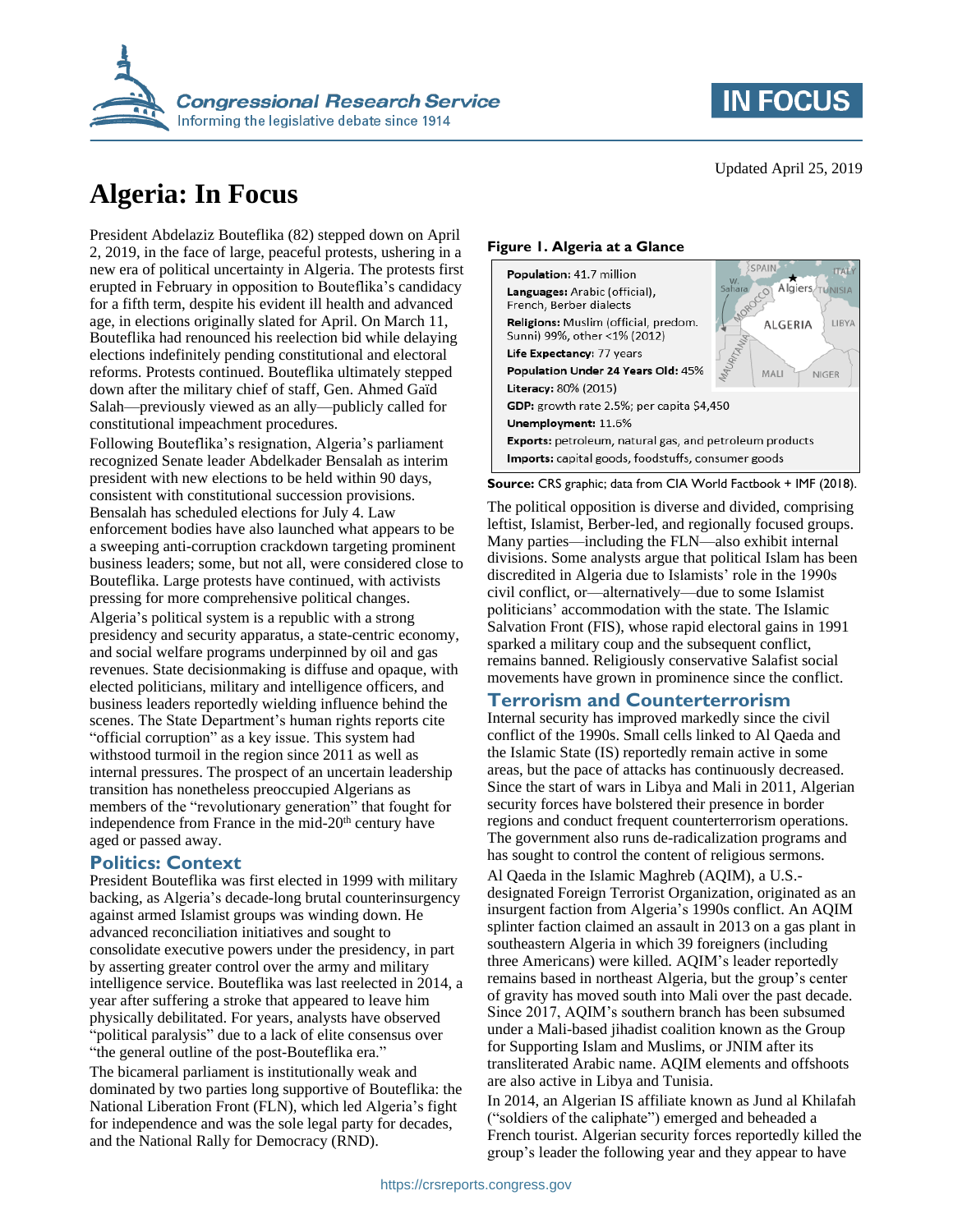been effective in preventing the further spread of IS-linked groups within the country.

Algerian Islamist "foreign fighters" were prominent in the Balkans, Afghanistan, and Iraq in the 1980s-2000s. Relatively few Algerians reportedly joined the Islamic State at its height in Syria (2014-2015), however, compared to flows from neighboring Tunisia and Morocco. At one time, 26 Algerians were held at the U.S. base in Guantánamo; nearly all have been repatriated or sent to third countries.

#### **The Economy and Energy Sector**

Algeria has the world's  $11<sup>th</sup>$ -largest proven natural gas reserves and  $16<sup>th</sup>$ -largest proven oil reserves, and is the  $7<sup>th</sup>$ largest natural gas exporter. It is also estimated to have the world's 3<sup>rd</sup>-largest recoverable shale gas reserves. Over half of the formal economy is reportedly comprised of stateowned enterprises, led by the national oil and gas company Sonatrach. Most of Algeria's natural gas exports go to Europe, by pipeline or ship. As of 2017, Italy was Algeria's top export destination and China its top source of imports. High global energy prices prior to 2014 allowed Algeria to accrue large foreign exchange reserves, which protected it from global economic swings, financed its large military, and funded social programs that arguably assuaged domestic dissent. Amid the drop in prices since then, Algeria's foreign reserves declined by more than half, according to the International Monetary Fund (IMF), while its "oil stabilization fund" decreased from \$20 billion to about \$7 billion as of 2017. The IMF has documented ongoing fiscal deficits and a gradual rise in unemployment. (Algeria does not borrow from the IMF but submits to monitoring.) Economic frustrations have reportedly fueled illicit, often dangerous, migration to Europe.

Algerian leaders have called for diversification and more foreign investment, but reforms that could encourage such outcomes have not advanced. Foreign investment projects are required to be 51% locally owned, there are limits on capital flows and currency exchange, and the process of setting up a business is "heavily bureaucratic," according to the State Department. The government imposed sweeping import restrictions in 2017 in an effort to promote increased local production, causing trade to plummet and possibly fueling inflation and smuggling. Weak infrastructure linkages with neighboring countries and the closure of the border with Morocco since 1994 also inhibit growth. Analysts further point to the absence of a modern financial market and an underdeveloped stock exchange and banking system. Algeria has applied to join the World Trade Organization (WTO) but has yet to qualify.

#### **Foreign Policy and Regional Issues**

Algeria's foreign policy emphasizes state sovereignty and noninterference; residual skepticism of Western powers and NATO is a legacy of its armed struggle for independence from France (1954-1962). Although Algeria has by far the largest defense budget in Africa, long-standing policy prohibits troop deployments beyond its borders. Relations with Morocco remain tense due to a rivalry for regional influence and opposing views regarding the disputed territory of Western Sahara. Morocco claims Western Sahara and de facto administers most of it. Algeria hosts and backs the Polisario Front, which seeks independence for the territory. Algeria has participated in U.N.-convened

talks on Western Sahara since late 2018, but does not consider itself a party to the dispute.

Algeria mediated Mali's 2015 peace accord and has backed the U.N.-led political process in Libya. Given its large military, financial resources, and aversion to Western direct intervention, Algeria has also periodically sought to coordinate a regional response to terrorism and other crossborder security threats in the Sahel region. Yet the country's complex and often distrustful relations with neighboring states have hindered cooperation, as has the leadership's current focus on domestic political questions. Algeria's foreign policy has often conflicted with that of the United States: for example, Algeria has close ties to Russia, is highly critical of Israel, opposed the 2011 NATO-led intervention in Libya, and maintains relations with the Asad government in Syria. With regard to Western Sahara, the United States has recognized neither Morocco's claim of sovereignty nor the Polisario's self-proclaimed Sahrawi Arab Democratic Republic (SADR), which Algeria recognizes as an independent state. The United States has backed the U.N.-led talks on the territory's final status.

#### **U.S. Relations**

Like its predecessors, the Trump Administration has emphasized the value of U.S.-Algerian cooperation to counter terrorism (notably via information sharing and coordination in multilateral forums) and respond to crises in Libya and Mali, while continuing to issue occasional criticism of Algeria's human rights performance and challenging business environment. Algeria's reliance on Russia for most defense acquisitions remains a point of friction, though Algeria has increased purchases of U.S. equipment in recent years. U.S. foreign direct investment (FDI) stocks totaled \$3 billion as of 2017 (latest), concentrated in the energy sector.

During a visit to Algiers in 2018, Deputy Secretary of State John Sullivan emphasized the United States' "commitment to strengthening and broadening U.S.-Algerian relations." In early 2019, Algeria's then-Foreign Minister, Abdelkader Messahel, visited Washington, DC, for a high-level U.S.- Algeria Strategic Dialogue, which had last convened in 2015. Officials also meet regularly for bilateral counterterrorism and joint military dialogues. U.S. educational and cultural exchange programs seek to build relations with young Algerians and other emergent actors. U.S. bilateral aid comprised \$1.3 million for International Military Education and Training (IMET) and \$0.8 million for Nonproliferation, Antiterrorism, Demining, and Related Programs (NADR) in FY2018. The Administration has requested similar funding for FY2020. Additional regional or global funds have periodically been provided to promote economic growth, strengthen civil society, and counter violent extremism. Algeria also participates in the State Department-led Trans-Sahara Counter-Terrorism Partnership (TSCTP), but has not been a top recipient of aid under the program and appears to prefer bilateral activities. In contrast to Tunisia and Egypt, Congress has not granted specific authority to the Department of Defense to aid Algeria in securing its border with Libya.

**Alexis Arieff**, Specialist in African Affairs